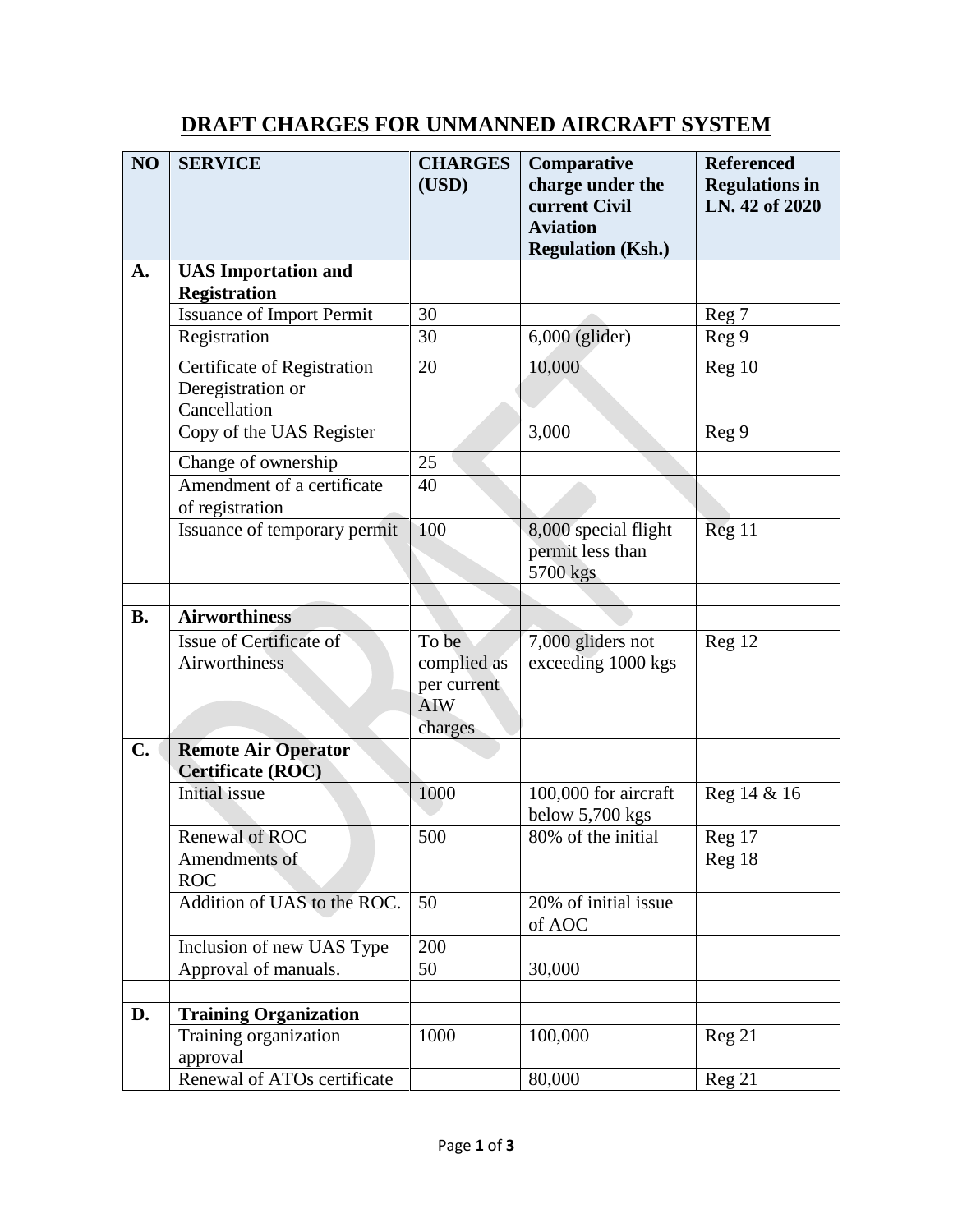| NO | <b>SERVICE</b>                      | <b>CHARGES</b> | Comparative              | <b>Referenced</b>     |
|----|-------------------------------------|----------------|--------------------------|-----------------------|
|    |                                     | (USD)          | charge under the         | <b>Regulations in</b> |
|    |                                     |                | current Civil            | LN. 42 of 2020        |
|    |                                     |                | <b>Aviation</b>          |                       |
|    |                                     |                | <b>Regulation (Ksh.)</b> |                       |
|    | Modification/Amendment of           | 500            |                          | Reg 21                |
|    | Approval                            |                |                          |                       |
|    |                                     |                |                          |                       |
| E. | <b>Authorizations</b>               |                |                          |                       |
|    | Operation authorizations            | 20             |                          | Category A            |
|    |                                     |                |                          | Reg 5 & 13            |
|    |                                     | 25             |                          | Category B & C        |
|    |                                     |                |                          | Reg 5 & 13            |
|    | Overflight permit                   | 100            |                          |                       |
|    | Carriage of dangerous goods         |                | 30,000 Opspecs           | Reg 27                |
|    |                                     |                | approval less than       |                       |
|    |                                     |                | 5,700 kgs                |                       |
|    | Discharge or dropping goods         |                |                          | Reg 42                |
| F. | <b>Licensing</b>                    |                |                          |                       |
|    | Issue of SRPL                       |                | 1,000                    | Reg 20 and            |
|    |                                     |                |                          | Schedule 2            |
|    | Issue of RPL                        | 40             |                          | Reg 20 and            |
|    |                                     |                |                          | Schedule 2            |
|    | Beyond Visual Line of Sight         |                | 2,000                    | Reg 20 and            |
|    | (B-VLOS) Rating                     |                |                          | Schedule 2            |
|    | <b>Extended Visual Line of</b>      |                | 2,000                    | Reg 20 and            |
|    | Sight (E-VLOS) Rating               |                |                          | Schedule 2            |
|    | <b>RPA Observer Certificate</b>     |                |                          | Reg 20 and            |
|    |                                     |                |                          | Schedule 2            |
|    | RPA Certificate (for class A        |                |                          | Reg 20 and            |
|    | operations)                         |                |                          | Schedule 2            |
|    | Renewal of RPL                      | 20             | 2,400                    | Reg 20 and            |
|    |                                     |                |                          | Schedule 2            |
|    | Instructor rating for RPL           | 30             |                          | Reg 20 and            |
|    |                                     |                |                          | Schedule 2            |
|    | Radio telephone exam                |                |                          |                       |
|    | Reissuing of duplicate RPL          | 100            |                          | Reg 20 and            |
|    |                                     |                |                          | Schedule 2            |
|    | Validation of RPL                   | 50             |                          | Reg 20 and            |
|    |                                     |                |                          | Schedule 2            |
|    | <b>Examinations SRPL</b>            | 40             | 1,500                    | Reg 20 and            |
|    |                                     |                |                          | Schedule 2            |
|    | <b>Examinations RPL</b>             |                | 2,500                    | Reg 20 and            |
|    |                                     |                |                          | Schedule 2            |
|    | <b>Examinations Repeat (partial</b> |                | Half of the normal       | Reg 20 and            |
|    | pass)                               |                | rate                     | Schedule 2            |